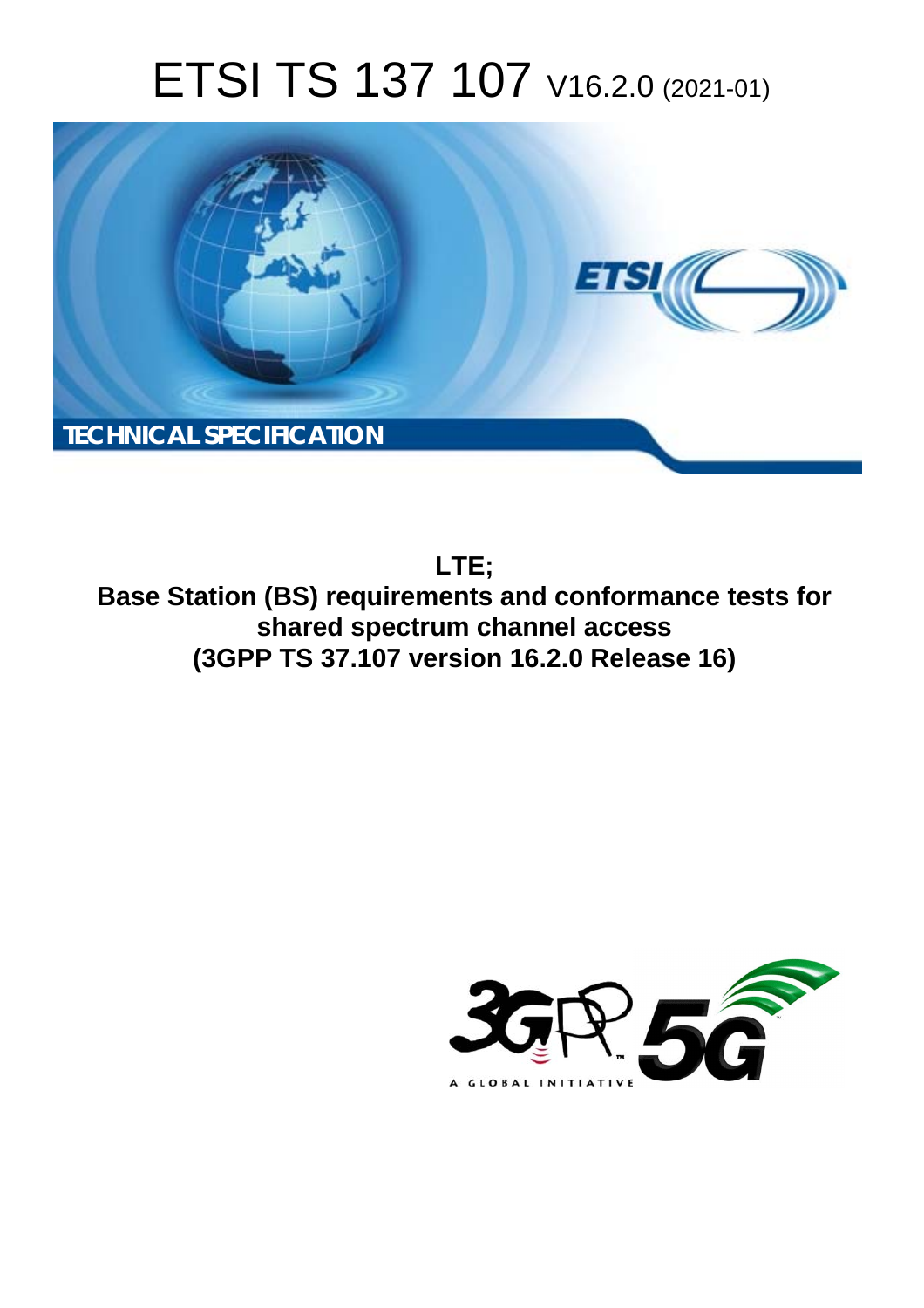Reference RTS/TSGR-0437107vg20

Keywords

LTE

#### *ETSI*

#### 650 Route des Lucioles F-06921 Sophia Antipolis Cedex - FRANCE

Tel.: +33 4 92 94 42 00 Fax: +33 4 93 65 47 16

Siret N° 348 623 562 00017 - NAF 742 C Association à but non lucratif enregistrée à la Sous-Préfecture de Grasse (06) N° 7803/88

#### *Important notice*

The present document can be downloaded from: <http://www.etsi.org/standards-search>

The present document may be made available in electronic versions and/or in print. The content of any electronic and/or print versions of the present document shall not be modified without the prior written authorization of ETSI. In case of any existing or perceived difference in contents between such versions and/or in print, the prevailing version of an ETSI deliverable is the one made publicly available in PDF format at [www.etsi.org/deliver](http://www.etsi.org/deliver).

Users of the present document should be aware that the document may be subject to revision or change of status. Information on the current status of this and other ETSI documents is available at <https://portal.etsi.org/TB/ETSIDeliverableStatus.aspx>

If you find errors in the present document, please send your comment to one of the following services: <https://portal.etsi.org/People/CommiteeSupportStaff.aspx>

#### *Copyright Notification*

No part may be reproduced or utilized in any form or by any means, electronic or mechanical, including photocopying and microfilm except as authorized by written permission of ETSI. The content of the PDF version shall not be modified without the written authorization of ETSI. The copyright and the foregoing restriction extend to reproduction in all media.

> © ETSI 2021. All rights reserved.

**DECT™**, **PLUGTESTS™**, **UMTS™** and the ETSI logo are trademarks of ETSI registered for the benefit of its Members. **3GPP™** and **LTE™** are trademarks of ETSI registered for the benefit of its Members and of the 3GPP Organizational Partners. **oneM2M™** logo is a trademark of ETSI registered for the benefit of its Members and of the oneM2M Partners. **GSM®** and the GSM logo are trademarks registered and owned by the GSM Association.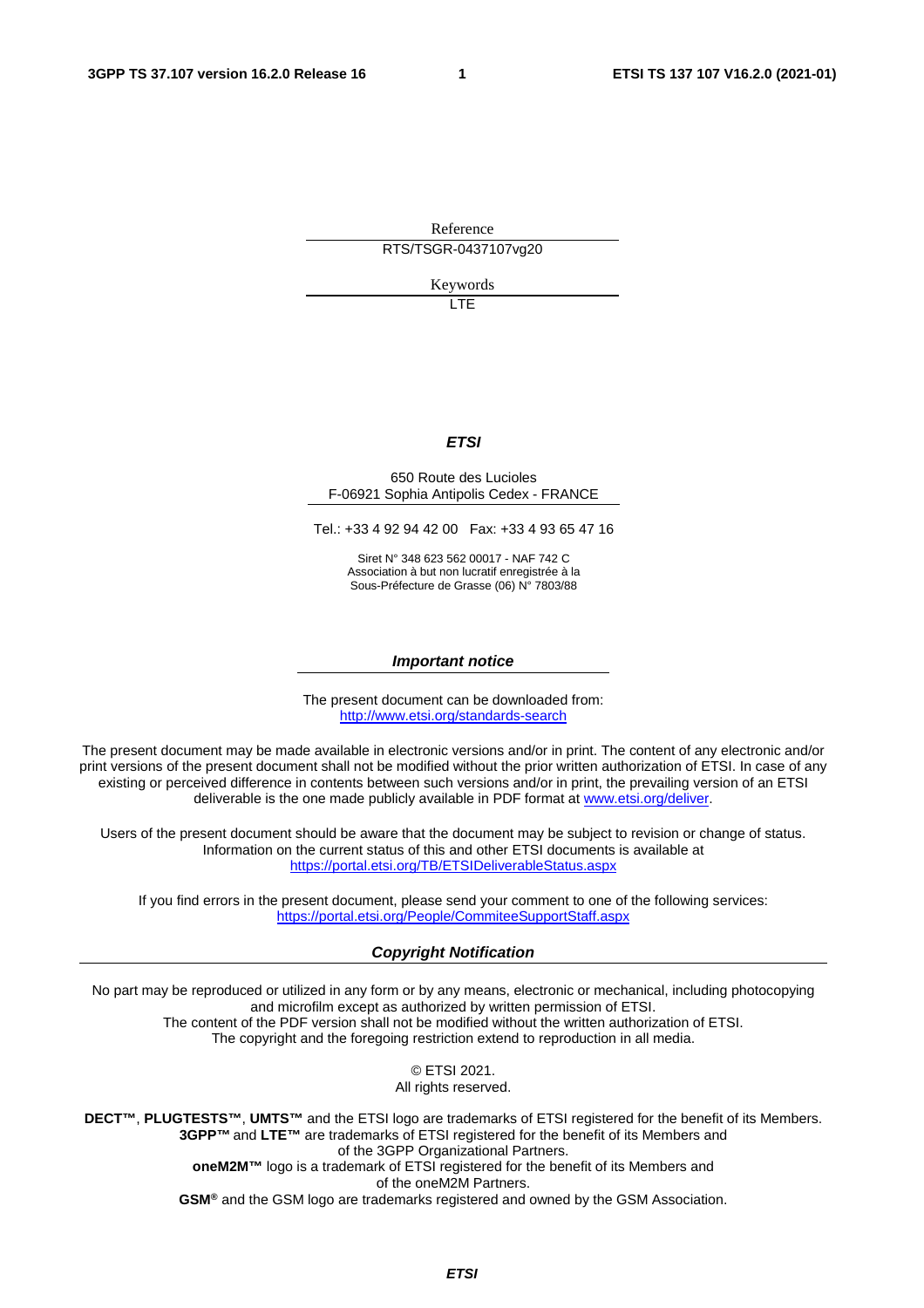# Intellectual Property Rights

#### Essential patents

IPRs essential or potentially essential to normative deliverables may have been declared to ETSI. The information pertaining to these essential IPRs, if any, is publicly available for **ETSI members and non-members**, and can be found in ETSI SR 000 314: *"Intellectual Property Rights (IPRs); Essential, or potentially Essential, IPRs notified to ETSI in respect of ETSI standards"*, which is available from the ETSI Secretariat. Latest updates are available on the ETSI Web server [\(https://ipr.etsi.org/](https://ipr.etsi.org/)).

Pursuant to the ETSI IPR Policy, no investigation, including IPR searches, has been carried out by ETSI. No guarantee can be given as to the existence of other IPRs not referenced in ETSI SR 000 314 (or the updates on the ETSI Web server) which are, or may be, or may become, essential to the present document.

#### **Trademarks**

The present document may include trademarks and/or tradenames which are asserted and/or registered by their owners. ETSI claims no ownership of these except for any which are indicated as being the property of ETSI, and conveys no right to use or reproduce any trademark and/or tradename. Mention of those trademarks in the present document does not constitute an endorsement by ETSI of products, services or organizations associated with those trademarks.

# Legal Notice

This Technical Specification (TS) has been produced by ETSI 3rd Generation Partnership Project (3GPP).

The present document may refer to technical specifications or reports using their 3GPP identities. These shall be interpreted as being references to the corresponding ETSI deliverables.

The cross reference between 3GPP and ETSI identities can be found under<http://webapp.etsi.org/key/queryform.asp>.

# Modal verbs terminology

In the present document "**shall**", "**shall not**", "**should**", "**should not**", "**may**", "**need not**", "**will**", "**will not**", "**can**" and "**cannot**" are to be interpreted as described in clause 3.2 of the [ETSI Drafting Rules](https://portal.etsi.org/Services/editHelp!/Howtostart/ETSIDraftingRules.aspx) (Verbal forms for the expression of provisions).

"**must**" and "**must not**" are **NOT** allowed in ETSI deliverables except when used in direct citation.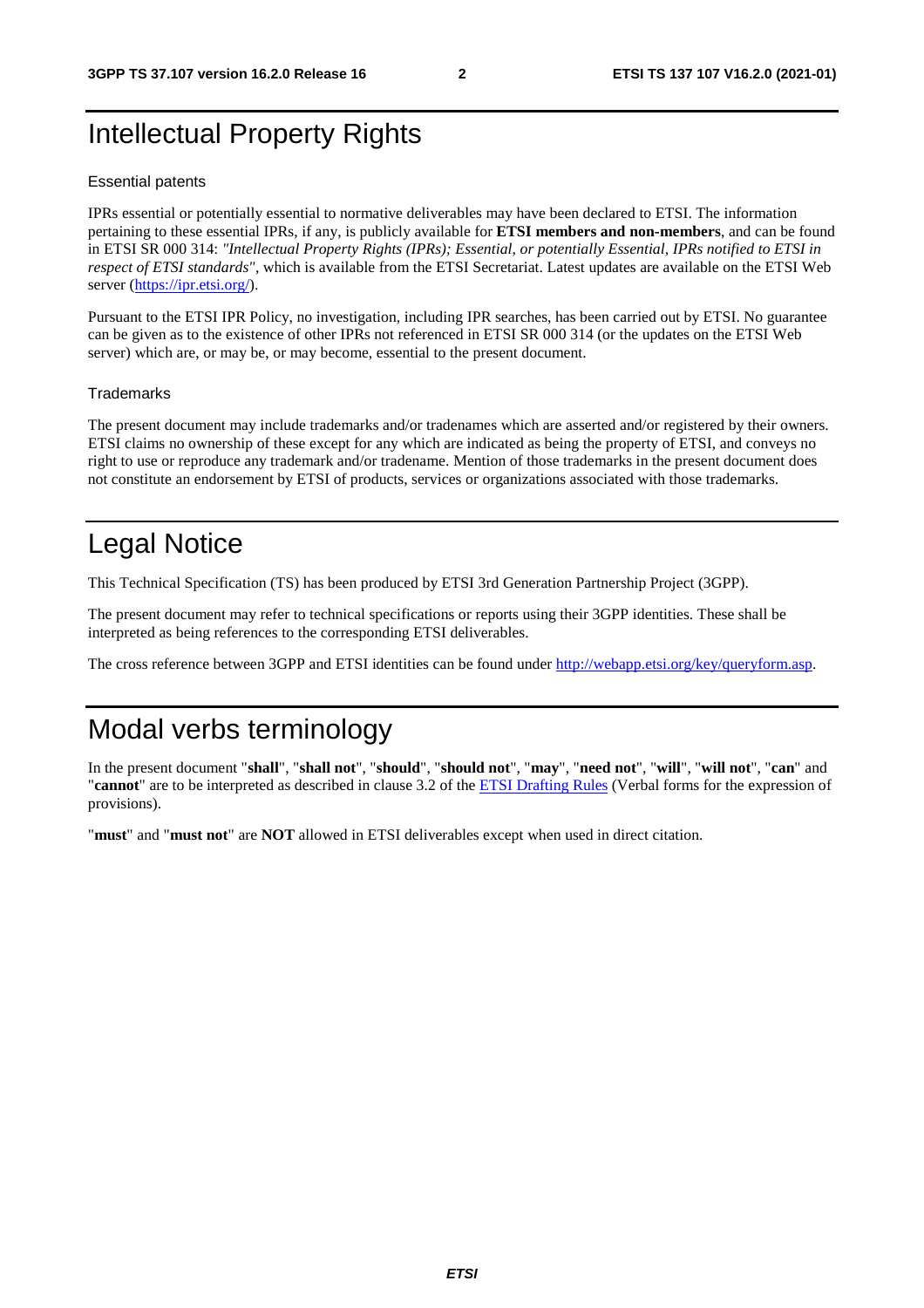ETSI TS 137 107 V16.2.0 (2021-01)

# Contents

| 1                                                     |  |  |  |  |  |
|-------------------------------------------------------|--|--|--|--|--|
| 2                                                     |  |  |  |  |  |
| 3<br>3.1<br>3.2<br>3.3                                |  |  |  |  |  |
| $\overline{4}$<br>4.1                                 |  |  |  |  |  |
| 5<br>5.1<br>5.1.1<br>5.1.2                            |  |  |  |  |  |
| 6<br>6.1<br>6.1.1<br>6.1.2<br>6.1.3<br>6.1.4<br>6.1.5 |  |  |  |  |  |
| <b>Annex A (informative):</b>                         |  |  |  |  |  |
|                                                       |  |  |  |  |  |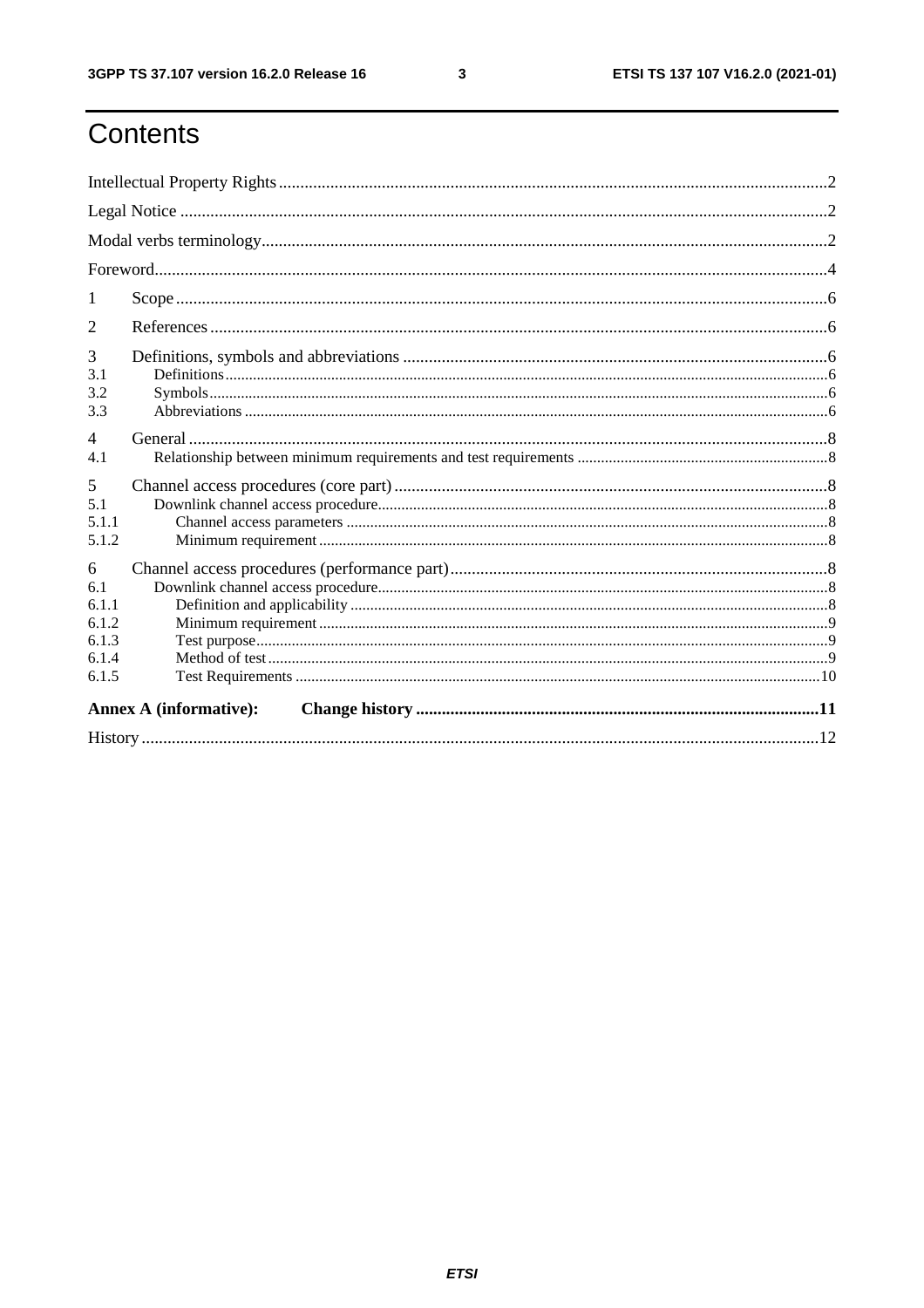# Foreword

This Technical Specification has been produced by the 3rd Generation Partnership Project (3GPP).

The contents of the present document are subject to continuing work within the TSG and may change following formal TSG approval. Should the TSG modify the contents of the present document, it will be re-released by the TSG with an identifying change of release date and an increase in version number as follows:

Version x.y.z

where:

- x the first digit:
	- 1 presented to TSG for information;
	- 2 presented to TSG for approval;
	- 3 or greater indicates TSG approved document under change control.
- y the second digit is incremented for all changes of substance, i.e. technical enhancements, corrections, updates, etc.
- z the third digit is incremented when editorial only changes have been incorporated in the document.

In the present document, modal verbs have the following meanings:

**shall** indicates a mandatory requirement to do something

**shall not** indicates an interdiction (prohibition) to do something

The constructions "shall" and "shall not" are confined to the context of normative provisions, and do not appear in Technical Reports.

The constructions "must" and "must not" are not used as substitutes for "shall" and "shall not". Their use is avoided insofar as possible, and they are not used in a normative context except in a direct citation from an external, referenced, non-3GPP document, or so as to maintain continuity of style when extending or modifying the provisions of such a referenced document.

| should     | indicates a recommendation to do something     |
|------------|------------------------------------------------|
| should not | indicates a recommendation not to do something |
| may        | indicates permission to do something           |
| need not   | indicates permission not to do something       |

The construction "may not" is ambiguous and is not used in normative elements. The unambiguous constructions "might not" or "shall not" are used instead, depending upon the meaning intended.

| can    | indicates that something is possible.  |
|--------|----------------------------------------|
| cannot | indicates that something is impossible |

The constructions "can" and "cannot" are not substitutes for "may" and "need not".

| will     | indicates that something is certain or expected to happen as a result of action taken by an agency<br>the behaviour of which is outside the scope of the present document     |
|----------|-------------------------------------------------------------------------------------------------------------------------------------------------------------------------------|
| will not | indicates that something is certain or expected not to happen as a result of action taken by an<br>agency the behaviour of which is outside the scope of the present document |
| might    | indicates a likelihood that something will happen as a result of action taken by some agency the<br>behaviour of which is outside the scope of the present document           |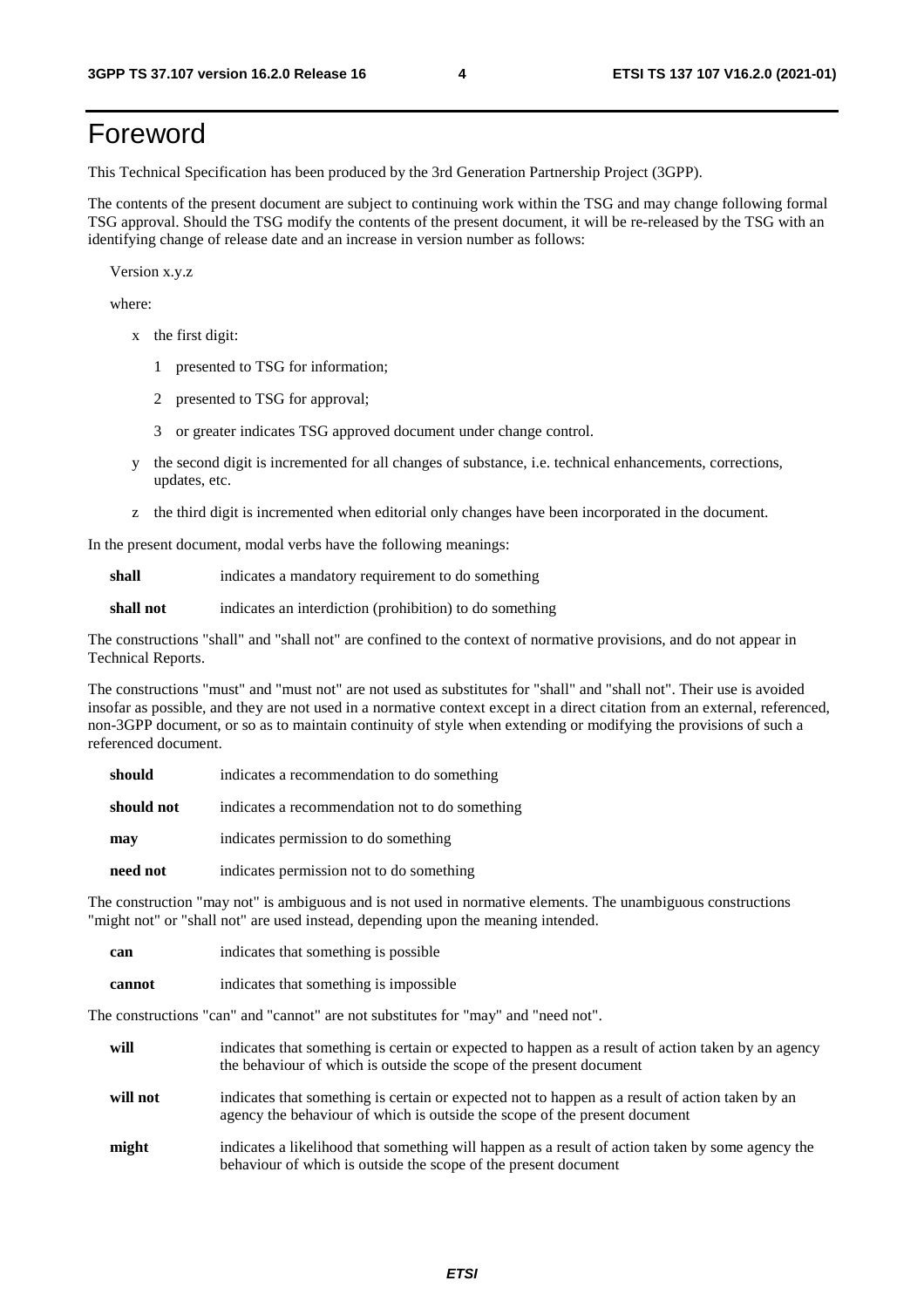**might not** indicates a likelihood that something will not happen as a result of action taken by some agency the behaviour of which is outside the scope of the present document

In addition:

- **is** (or any other verb in the indicative mood) indicates a statement of fact
- **is not** (or any other negative verb in the indicative mood) indicates a statement of fact

The constructions "is" and "is not" do not indicate requirements.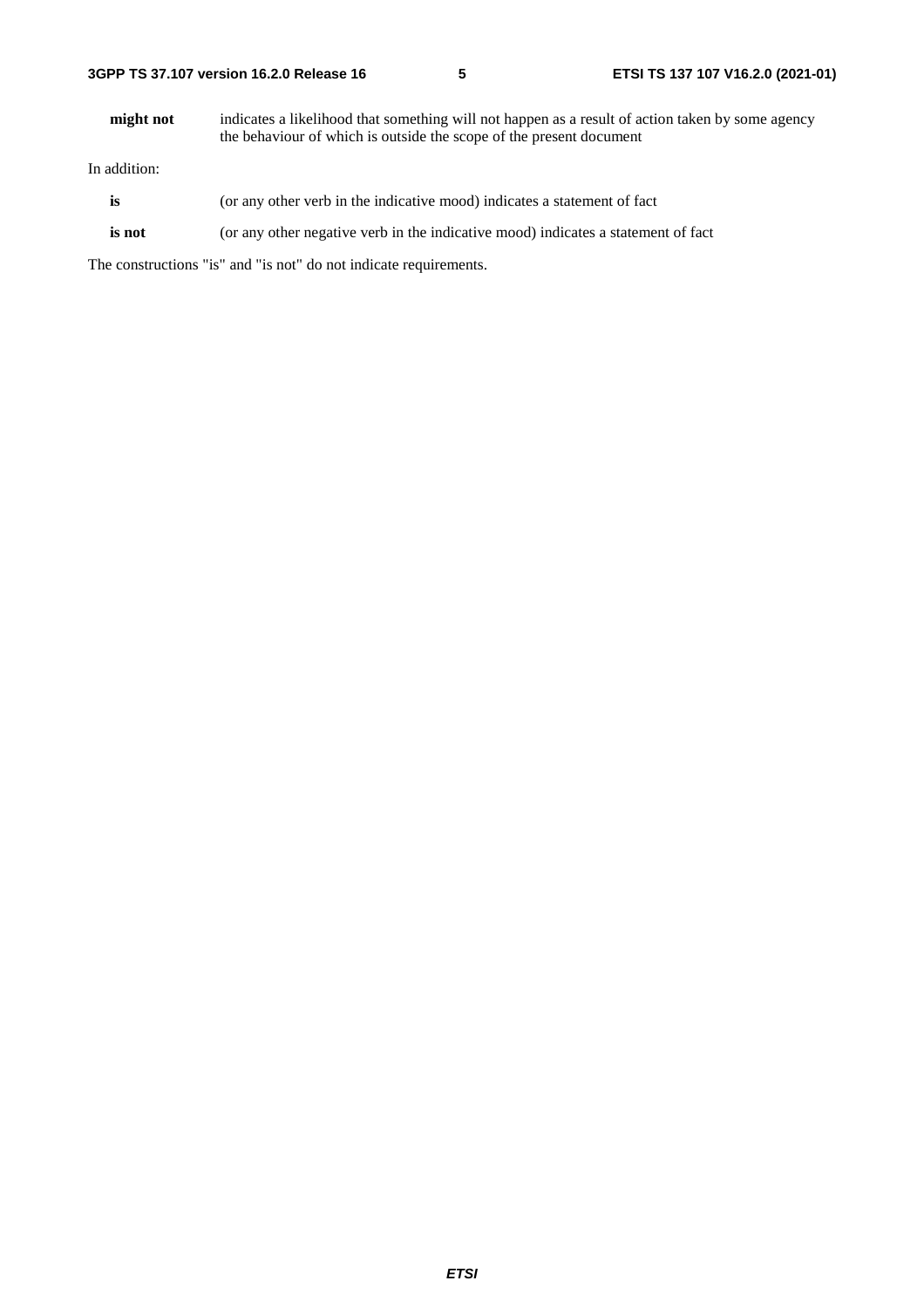# 1 Scope

The present document specifies the minimum Radio Frequency (RF) characteristics, minimum performance requirements, and the RF test methods and conformance requirements for E-UTRA with LAA Base Stations (BS) and for NR-U Base Stations (BS).

# 2 References

The following documents contain provisions which, through reference in this text, constitute provisions of the present document.

- References are either specific (identified by date of publication, edition number, version number, etc.) or non-specific.
- For a specific reference, subsequent revisions do not apply.
- For a non-specific reference, the latest version applies. In the case of a reference to a 3GPP document (including a GSM document), a non-specific reference implicitly refers to the latest version of that document *in the same Release as the present document*.
- [1] 3GPP TR 21.905: "Vocabulary for 3GPP Specifications".
- [2] 3GPP TS 36.141: "Evolved Universal Terrestrial Radio Access (E-UTRA); Base Station (BS) conformance testing".
- [3] ITU-R Recommendation M.1545: "Measurement uncertainty as it applies to test limits for the terrestrial component of International Mobile Telecommunications-2000".
- [4] Void.
- [5] 3GPP TS 37.213: "Physical layer procedures for shared spectrum channel access".
- [6] 3GPP TS 38.141-1: "NR; Base Station (BS) conformance testing Part 1: Conducted conformance testing".

# 3 Definitions, symbols and abbreviations

### 3.1 Definitions

For the purposes of the present document, the terms and definitions given in 3GPP TR 21.905 [1] and the following apply. A term defined in the present document takes precedence over the definition of the same term, if any, in 3GPP TR 21.905 [1].

### 3.2 Symbols

### 3.3 Abbreviations

For the purposes of the present document, the abbreviations given in 3GPP TR 21.905 [1] and the following apply. An abbreviation defined in the present document takes precedence over the definition of the same abbreviation, if any, in 3GPP TR 21.905 [1].

| <b>BS</b> | <b>Base Station</b>                        |
|-----------|--------------------------------------------|
| E-UTRA    | Evolved Universal Terrestrial Radio Access |
| NR.       | New Radio                                  |
| L RT      | Listen-Before-Talk                         |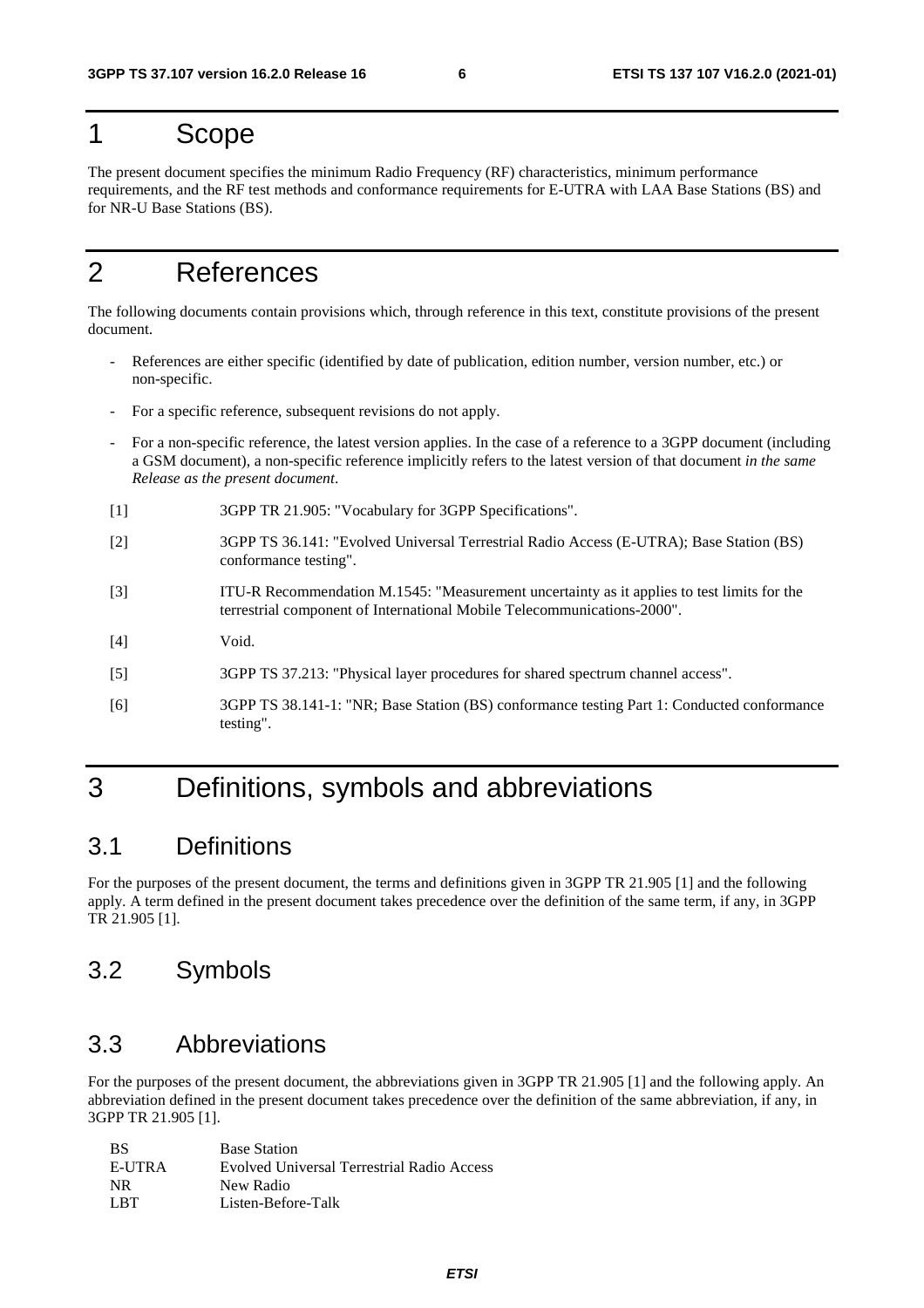PDSCH Physical Downlink Shared Channel RF Radio Frequency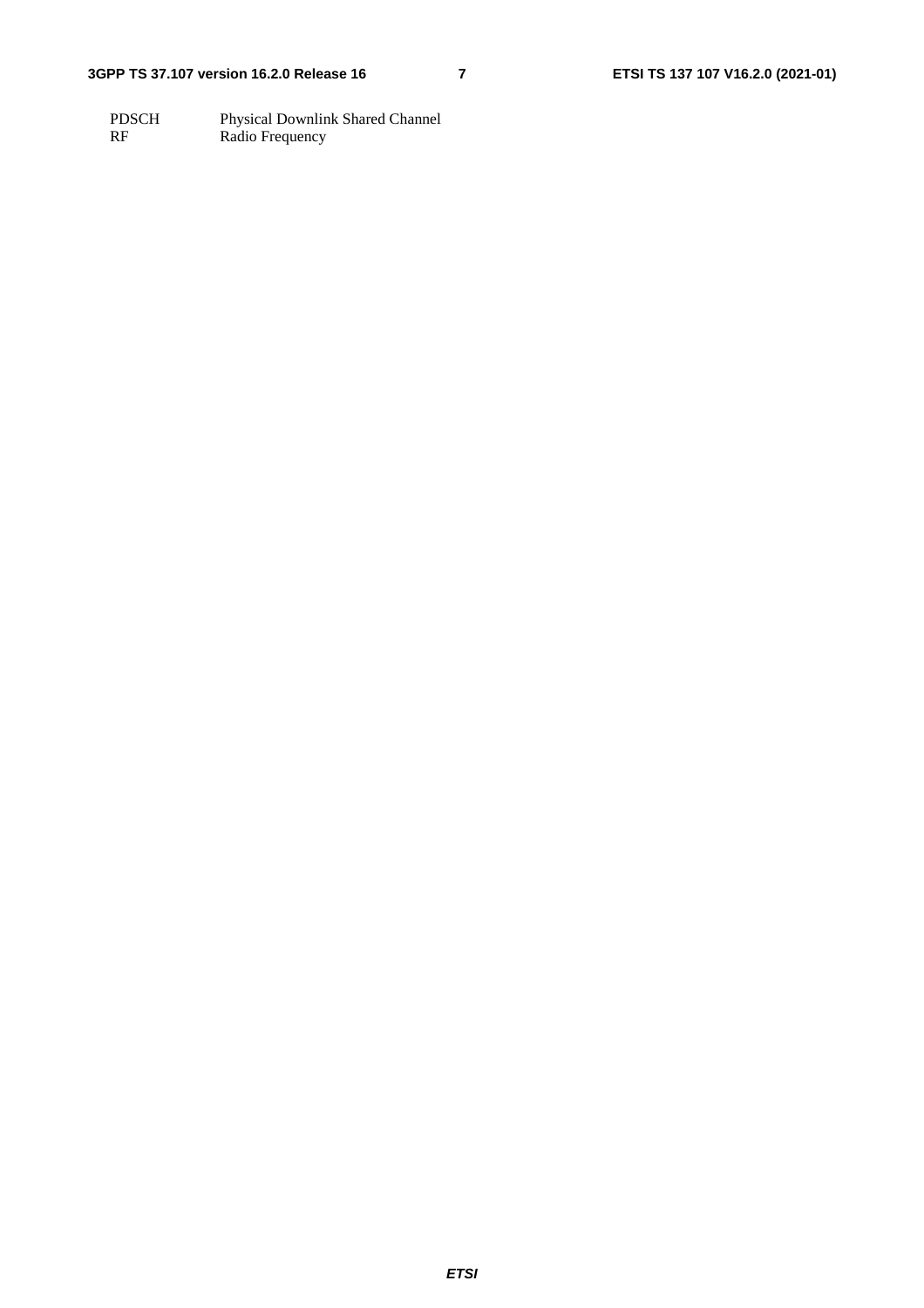### 4 General

### 4.1 Relationship between minimum requirements and test requirements

The Minimum Requirements given in this specification make no allowance for measurement uncertainty. The test specification TS 36.141 [2] Annex G defines Test Tolerances for E-UTRA, and the test specification TS 38.141-1 [6] Annex C defines Test Tolerances for NR. These Test Tolerances are individually calculated for each test. The Test Tolerances are used to relax the Minimum Requirements in this specification to create Test Requirements.

The measurement results returned by the Test System are compared - without any modification - against the Test Requirements as defined by the shared risk principle.

The Shared Risk principle is defined in ITU-R M.1545 [3].

# 5 Channel access procedures (core part)

### 5.1 Downlink channel access procedure

For downlink operation in Band 46, Band 49, Band n46 and Band n96, a channel access procedure for PDSCH transmission as described in TS 37.213 [5], Clause 4.1.1 is specified.

### 5.1.1 Channel access parameters

Channel access related parameters for PDSCH are listed in Table 5.1.1-1.

| <b>Parameter</b>                                         | Unit       | Value    |  |
|----------------------------------------------------------|------------|----------|--|
| LBT measurement bandwidth                                | <b>MHz</b> | 10, 20   |  |
| Energy detection threshold                               | dBm/20MHz  | $-72$    |  |
|                                                          |            | or       |  |
|                                                          |            | X (Note) |  |
|                                                          |            | $-75$    |  |
|                                                          | dBm/10MHz  |          |  |
| Maximum channel occupancy time                           | ms         |          |  |
| The specific value X is declared by the vendor.<br>NOTE: |            |          |  |

#### **Table 5.1.1-1: Channel access parameters for PDSCH**

### 5.1.2 Minimum requirement

The Base Station shall be able to assess whether the medium is busy or idle with at least 90% probability, using a channel access procedure with the parameters in Table 5.1.1-1.

# 6 Channel access procedures (performance part)

### 6.1 Downlink channel access procedure

### 6.1.1 Definition and applicability

Channel access procedure for downlink operation in Band 46 and Band 49 for PDSCH transmission is described in TS 37.213 [5], Clause 4.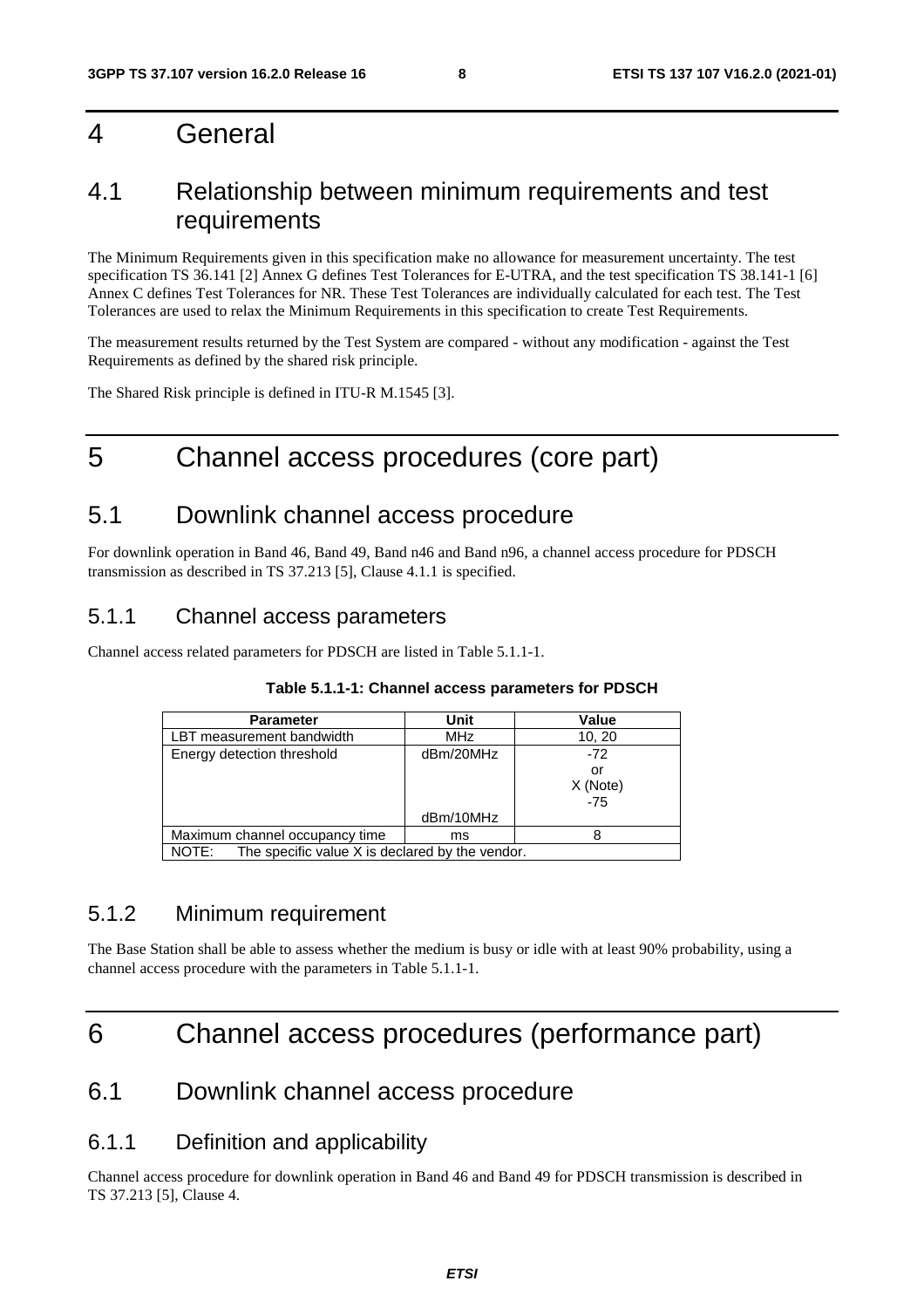### 6.1.2 Minimum requirement

The minimum requirement is in clause 5.1.

#### 6.1.3 Test purpose

The test purpose is to verify the accuracy of the energy detection threshold, maximum channel occupancy time (MCOT) and minimum idle time under normal conditions for all band 46 and band 49 transmitters in the BS.

### 6.1.4 Method of test

#### 6.1.4.1 Initial conditions

Test environment: normal; see Annex D.2 of TS 36.141 [2].

RF channels to be tested for single carrier: B, M and T; see clause 4.7 of TS 36.141 [2].

Connect the signal analyzer to the base station antenna connector as shown in Annex I of TS 36.141 [2].

#### 6.1.4.2 Procedure

#### **MCOT and minimum idle time**

- 1) Set the base station to transmit a signal according to E-TM 1.1 at manufacturer's declared rated output power with corresponding channel bandwidth (i.e. 10 MHz or 20 MHz). Channel Access Priority Class 3 parameters are selected to be tested based on Table 4.1.1-1 in TS 37.213.
- 2) Measure the transmitter ON period during the continuous transmission (after the first channel access).
- 3) Measure the transmitter OFF period between two consecutive transmitter ON periods.
- 4) Verify minimum idle time as follows:

The transmitter OFF period between two consecutive transmitter ON periods shall not be less than 25 µs.

- 5) Verify maximum channel occupancy time (MCOT) as follows:
	- a) The duration of each transmitter ON period continuous transmission shall not exceed the maximum channel occupancy time (MCOT) requirement specified in clause 6.1.5.

#### **Energy detection accuracy**

- 6) Generate the interfering signal of AWGN with corresponding channel bandwidth (i.e. 10 MHz or 20 MHz) at the same centre frequency as the tested channel. The interfering signal shall be at a level as specified in table 6.1.5-1. The base station shall stop transmission on the current operating channel and will not resume normal transmissions as long as the interference signal is present.
- 7) The step 6) is repeated multiple times considering the following sub-steps:
	- Interferer ON: if the interfering signal is present, the interfering signal should be present for 10ms.
	- Interferer OFF: if the interfering signal is removed, the interfering signal should be absent for 10ms.
	- The total number of interferer ON duration is assumed to be N and the total number of interferer OFF duration is assumed to be M. The value N, M and the sequence of interferer ON/OFF pattern shall be generated randomly for the test.
- 8) In the test, a counter is maintained with initial value set to 0 when the test starts.
- 9) For every 10ms Interferer ON period, the counter is increased by 1 if there is either an ON/OFF transition or no transmission by the DUT. To pass the test, the counter shall not be less than  $N*0.9$ .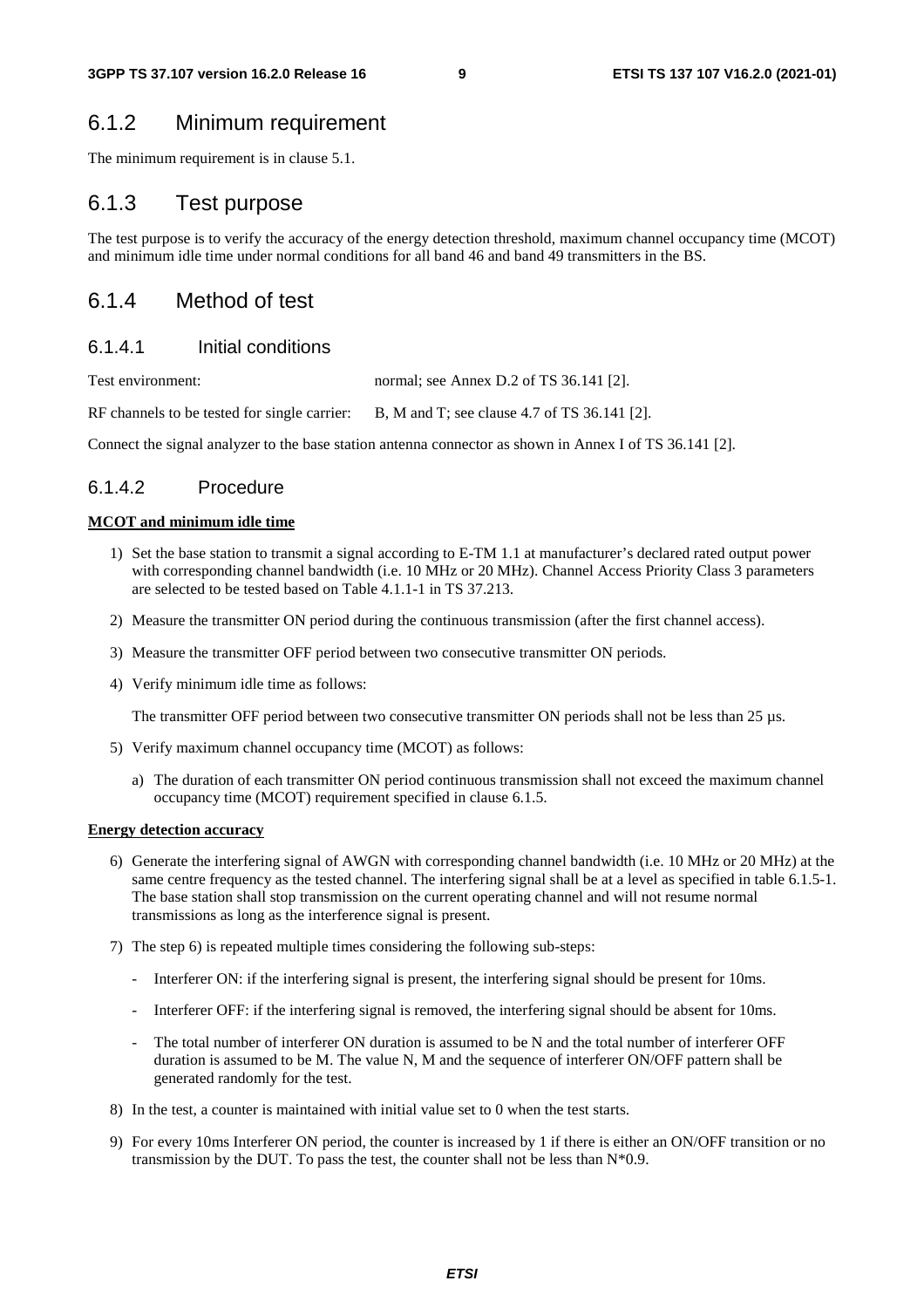# 6.1.5 Test Requirements

In normal conditions, the measurement result shall meet channel access related test requirements for PDSCH as listed in Table 6.1.5-1.

| <b>Parameter</b>                                         | Unit       | Value            |  |
|----------------------------------------------------------|------------|------------------|--|
| LBT measurement bandwidth                                | <b>MHz</b> | 10, 20           |  |
| Maximum energy detection                                 | dBm/20MHz  | $-72 + 4dB$      |  |
| threshold                                                |            | or               |  |
|                                                          |            | $X + 4dB$ (Note) |  |
|                                                          | dBm/10MHz  | $-75 + 4dB$      |  |
| Maximum channel occupancy time                           | ms         |                  |  |
| The specific value X is declared by the vendor.<br>NOTE: |            |                  |  |

**Table 6.1.5-1: Channel access test requirements for PDSCH** 

The Base Station shall be able to assess whether the medium is busy or idle with at least 90% probability, using a channel access procedure with the parameters in Table 6.1.5-1.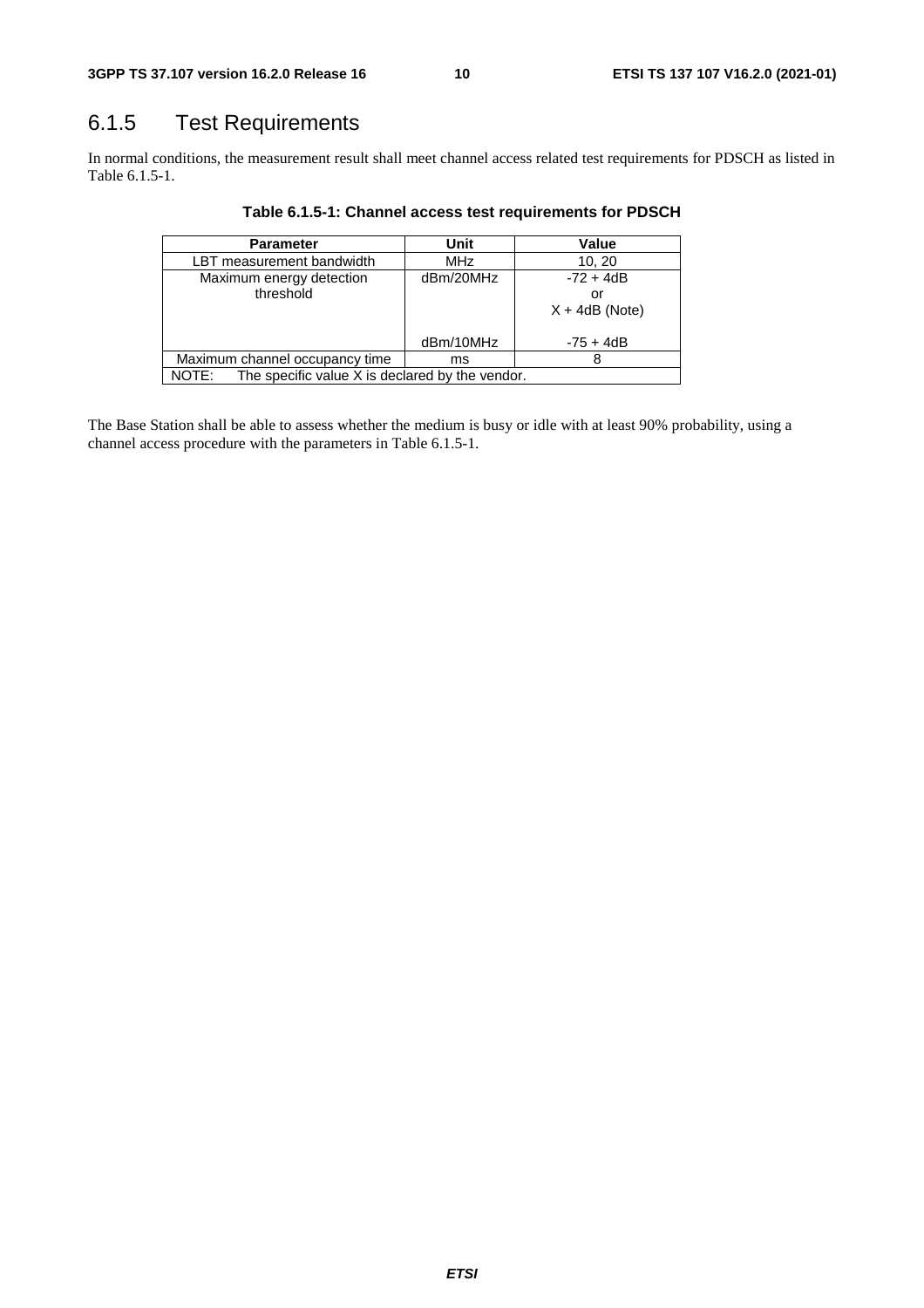# Annex A (informative): Change history

| <b>Change history</b> |                |             |           |     |     |                                                               |            |
|-----------------------|----------------|-------------|-----------|-----|-----|---------------------------------------------------------------|------------|
| <b>Date</b>           | <b>Meeting</b> | <b>TDoc</b> | <b>CR</b> | Rev | Cat | Subject/Comment                                               | <b>New</b> |
|                       |                |             |           |     |     |                                                               | version    |
| 2018-03               | <b>RAN4#86</b> | R4-1802453  |           |     |     | TS skeleton created from 3GPP TS template.                    | 0.0.1      |
| 2018-05               | RAN4#87        | R4-1807758  |           |     |     | Updated TS draft for 37.107 with core part and<br>corrections | 0.1.0      |
| 2018-06               | <b>RAN#80</b>  | RP-181132   |           |     |     | v1.0.0 submitted for plenary approval                         | 1.0.0      |
| 2018-06               | <b>RAN#80</b>  |             |           |     |     | Approved by plenary - Rel-15 spec under change<br>control     | 15.0.0     |
| 2018-09               | <b>RAN#81</b>  | RP-181901   | 0001      |     | F   | Moving Section 9 from 36.141 to 37.107                        | 15.1.0     |
| 2020-06               | <b>RAN#88</b>  | RP-200989   | 0002      |     | F   | CR to TS 37.107 with correction to interfering signal for     | 15.2.0     |
|                       |                |             |           |     |     | conformance test for energy detection accuracy to align       |            |
|                       |                |             |           |     |     | with TS 37.213                                                |            |
| 2020-06               | SA#88          |             | ۰         |     |     | Update to Rel-16 version (MCC)                                | 16.0.0     |
| 2020-09               | <b>RAN#89</b>  | RP-201512   | 0005      |     | A   | CR to 37,107 with correction of references to TS 37,213       | 16.1.0     |
|                       |                |             |           |     |     | <b>Rel-16</b>                                                 |            |
| 2020-09               | <b>RAN#89</b>  | RP-201914   | 0007      |     | B   | CR to TS 37.107 with introduction of NR-U feature -           | 16.1.0     |
|                       |                |             |           |     |     | core part                                                     |            |
| 2020-12               | <b>RAN#90</b>  | RP-202499   | 0009      |     | A   | CR to 37.107 with update of EDT level                         | 16.2.0     |